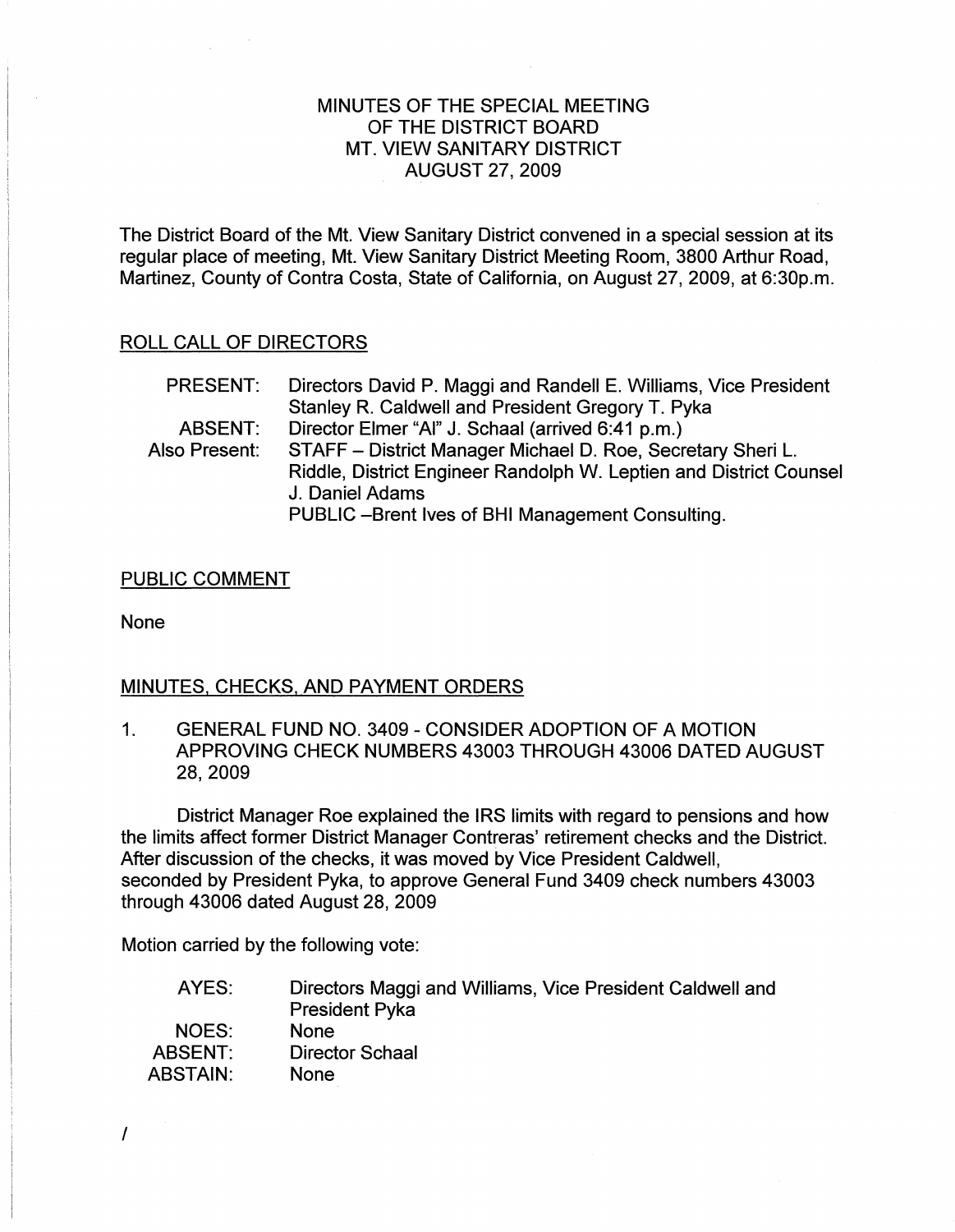#### NEW BUSINESS

- 2. AMENDMENTS TO THE POSITION OF ASSISTANT DISTRICT MANAGER AND ITS JOB DESCRIPTION (MT. VIEW SANITARY DISTRICT POLICY AND PROCEDURE MANUAL POLICY NO. 2315)
	- A. REPORT FROM STAFF

District Manager Roe stated the change is recommended to increase the Districts technical capabilities and to provide for well qualified candidates capable of meeting the long term succession planning needs of the District. In addition to the revised minimum qualifications, minor additions to the job description have been added to provide a requirement for knowledge of the NPDES permit. District Manager Roe stated he has received comments from the board on the job description. He did not have time to incorporate them. District Manager Roe stated he would like the Board to consider one proposed addition tonight to the qualifications on Page 3 of the job description. District Manager Roe stated he had added the qualification for licensed Prefessional Engineer within the state of California. He would like to add to that the qualification of being a licensed engineer outside of California and with a 1 year time frame for achieving licensing within the state of California. He would like the Board to approve the job description with this one change tonight so we can proceed with advertising for the position and moving forward. We can then come back at the September meeting with a revised job description incorporating the remaining changes. Vice President Caldwell noted the mileage reference varies in the documents from 110 mile of sewer pipes to 85 miles. District Manager Roe stated those changes will be made before the brochure goes out, as well as some other clean up.

President Pyka inquired of the rest of the Board as to the addition to the engineer license qualifications and whether the rest of the board agrees to that addition.

District Manager Roe noted the changes to the job description are very minor and they reflect the job description as it was approved back in 2007. Other than the minimum qualifications, he felt that under the regulatory compliance requirement it needed to be strengthened in terms of a requirement of understanding of the NPDES permit and permitting process.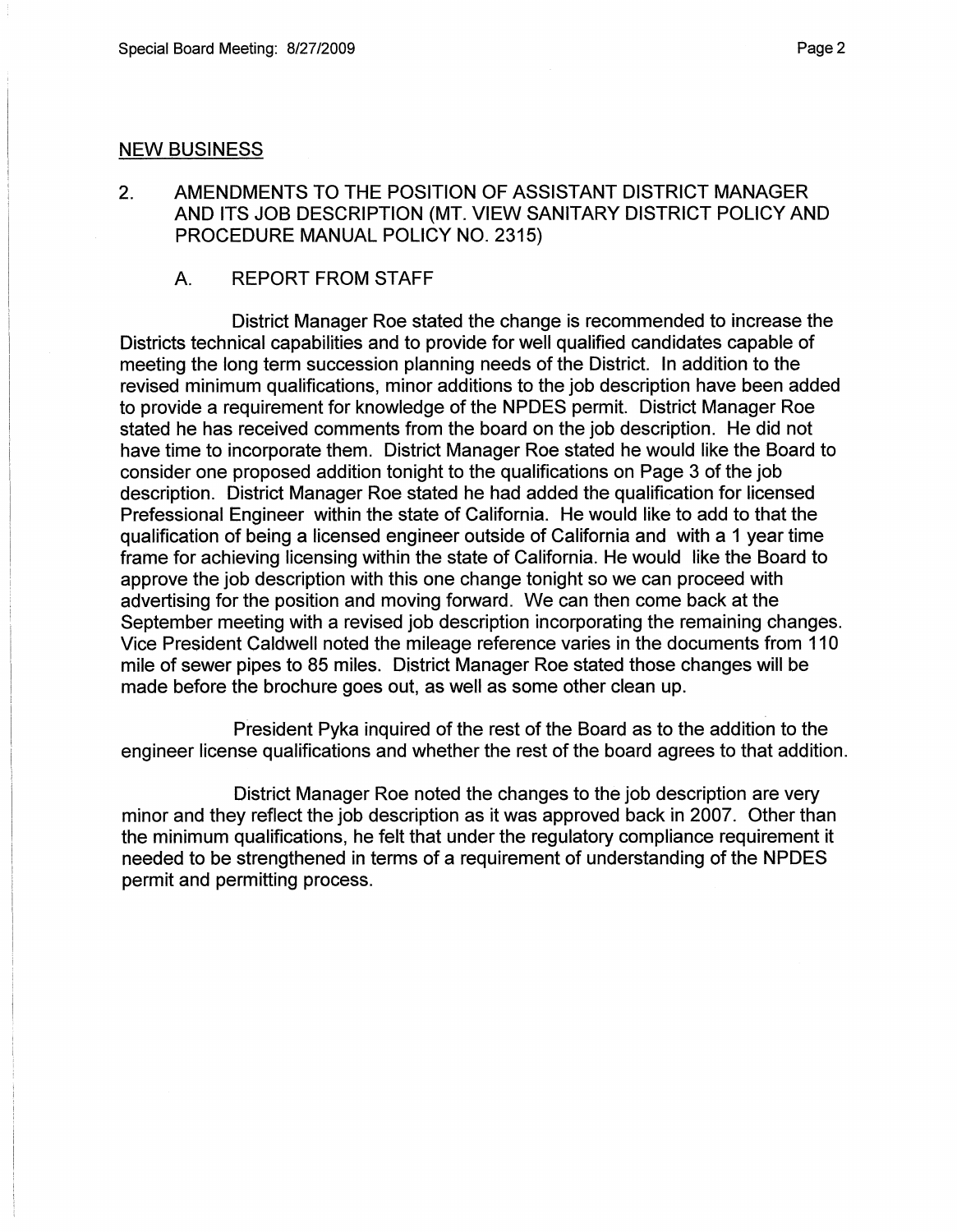B. CONSIDER ADOPTION OF A MOTION AMENDING THE POSITION OF THE ASSISTANT DISTRICT MANAGER AND ITS JOB DESCRIPTION, (MT. VIEW SANITARY DISTRICT POLICY AND PROCEDURE MANUAL POLICY NUMBER 2315) AND DIRECTING STAFF TO INCORPORATE THE AMENDED JOB DESCRIPTION INTO THE DISTRICT'S POLICY AND PROCEDURE MANUAL

It was moved by Vice President Caldwell, seconded by President Pyka, to amend the position of the Assistant District Manager and its job description, (Mt. View Sanitary District Policy and Procedure Manual Policy Number 2315) by adding to the qualifications the requirement of a professional engineering license and directing.staff to incorporate the amendment into the District's Policy and Procedure manual.. Motion carried by the following vote:

| AYES:           | Directors Maggi and Williams, Vice President Caldwell and<br><b>President Pyka</b> |
|-----------------|------------------------------------------------------------------------------------|
| NOES:           | <b>None</b>                                                                        |
| ABSENT:         | <b>None</b>                                                                        |
| <b>ABSTAIN:</b> | schaal                                                                             |

- 3. AMENDMENTS TO THE POSITION OF SENIOR ADMINISTRATIVE ASSISTANT AND ITS JOB DESCRIPTION (MT. VIEW SANITARY DISTRICT POLICY AND PROCEDURE MANUAL POLICY NO. 2430)
	- A. REPORT FROM STAFF

District Manager Roe reported that In July 2008, the Board approved the job description for the Senior Administrative Assistant position that established a reporting relationship with the Office Manager. This action will change the reporting relationship for the Senior Administrative Assistant so that this position reports to the District Manager or the Office Manager at the discretion of the District Manager. This change will provide for staff time to implement new management software that has been purchased and will improve the District's Strategic Plan execution including: task prioritization, delegation, scheduling and completion and increase the productivity of the District Manager. The revision also provides for discretion in the District Manager to change the Senior Administrative Assistant's reporting requirements without the necessity of further Board action.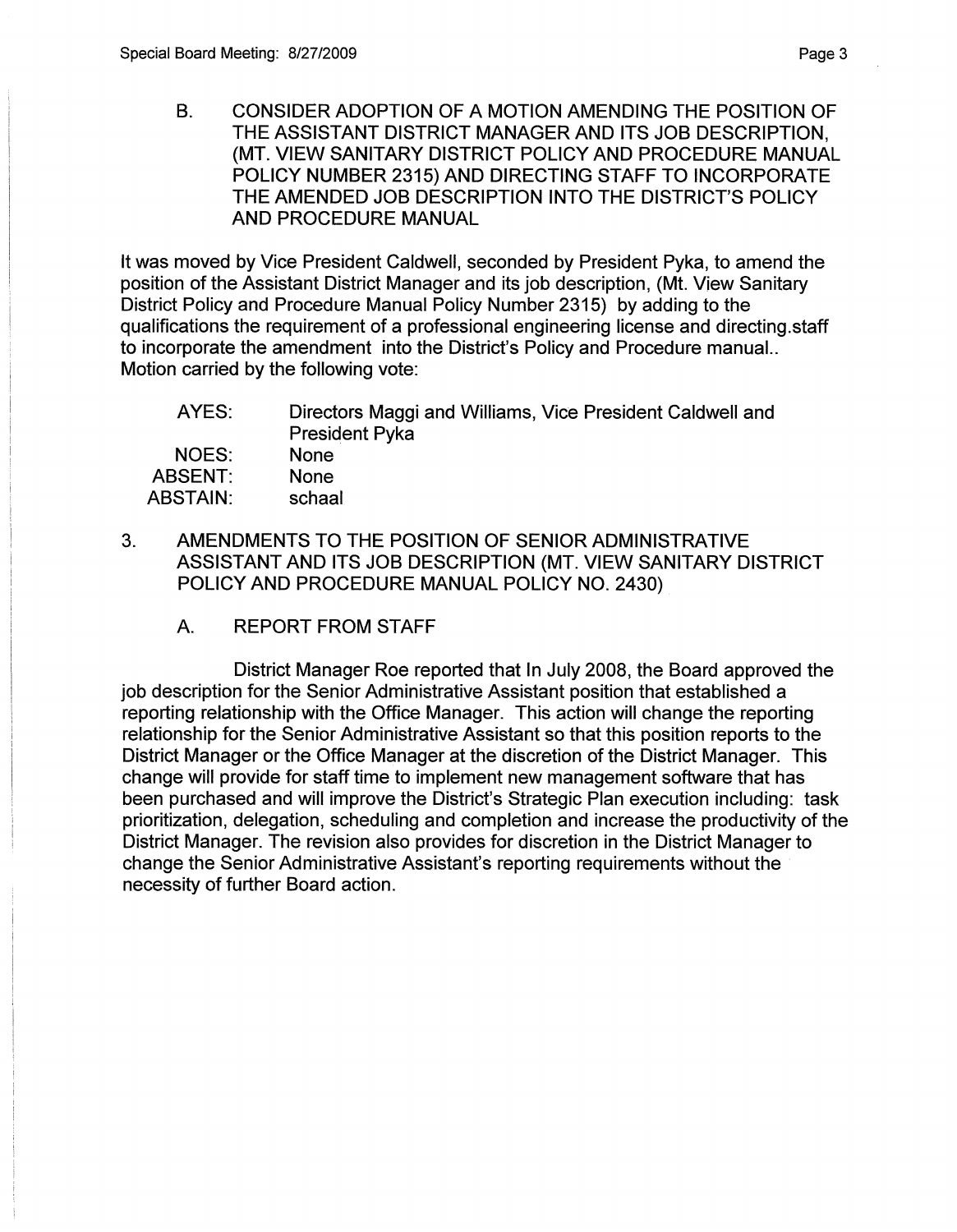B. CONSIDER ADOPTION OF A MOTION AMENDING THE POSITION OF SENIOR ADMINISTRATIVE ASSISTANT AND ITS JOB DESCRIPTION (MT. VIEW SANITARY DISTRICT POLICY AND PROCEDURE MANUAL POLICY NO. 2430) AND DIRECTING STAFF TO INCORPORATE THE AMENDED JOB DESCRIPTION INTO THE DISTRICT'S POLICY AND PROCEDURE MANUAL

It was moved by President Pyka, seconded by Director Schaal amending the position of Senior Administrative Assistant and its job description (Mt. View Sanitary District Policy and Procedure Manual Policy No. 2430) and directing staff to incorporate the amended job description into the District's Policy and Procedure Manual.

Motion carried by the following vote:

| AYES:    | Directors Maggi, Schaal, and Williams, Vice President Caldwell and |
|----------|--------------------------------------------------------------------|
|          | <b>President Pyka</b>                                              |
| NOES:    | <b>None</b>                                                        |
| ABSENT:  | <b>None</b>                                                        |
| ABSTAIN: | <b>None</b>                                                        |

- 4. SCHEDULING OF STUDY SESSION FOR BOARD POLICIES AND PROCEDURES MANUAL
	- A. REPORT FROM STAFF

District Manager Roe stated this item was placed on the agenda to schedule a 3<sup>rd</sup> and final study session on Board Policies and Procedures with Brent Ives of BHI Management Consulting. After discussion of possible dates for the study session, it was determined that September 17,2009, is good for the study session.

B. PROVIDE DIRECTION TO STAFF REGARDING SCHEDULING OF STUDY SESSION WITH BRENT IVES OF BHI, INC.

The Board scheduled the study session for September 17, 2009 at 6:30

p.m.

President Pyka noted he would not be at the meeting on September 10, 2009 regular board meeting so Vice President Caldwell will need to conduct the meeting.

# COMMUNICATIONS - INFORMATION ONLY - NO ACTION NECESSARY

6. EMAIL FROM KELLY DAVIDSON, ENVIRONMENTAL EDUCATION COORDINATOR, REGARDING DELTA DISCOVERY VOYAGE TRIP ON SEPTEMBER 16, 2009